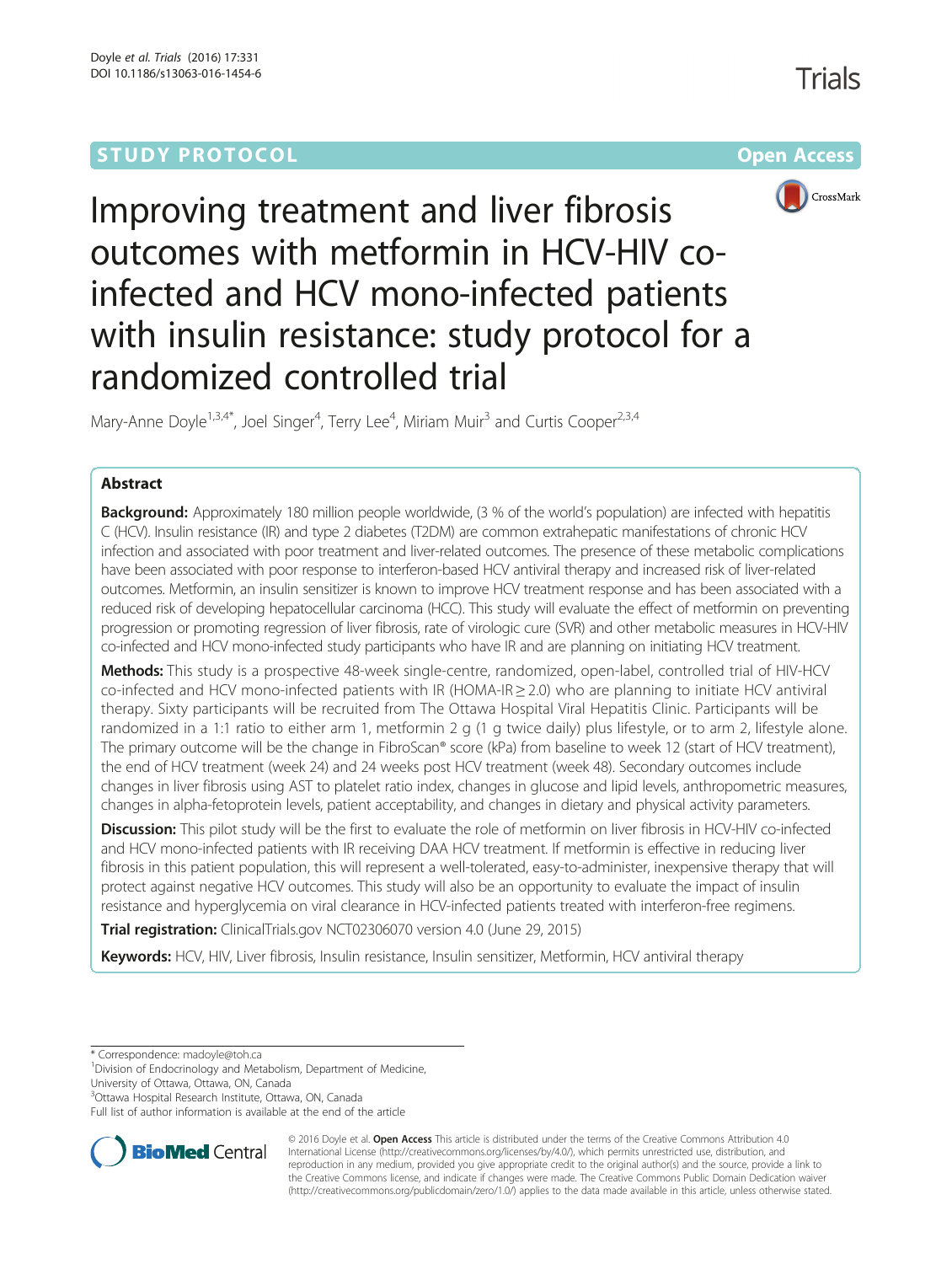#### Background

Approximately 180 million people worldwide (3 % of the world's population) are infected with hepatitis C (HCV) [[1\]](#page-8-0). Although HCV mainly affects the liver, the virus is also associated with several extrahepatic manifestations including hematologic, autoimmune, dermatologic, and endocrine disorders [\[2](#page-8-0)]. Insulin resistance (IR) and type 2 diabetes (T2DM) are the most common endocrine disorders in HCV-infected individuals. This association was first demonstrated in HCV-infected individuals with cirrhosis compared with individuals with cirrhosis from other causes (prevalence of T2DM 50 % versus 9 %, respectively) [\[3](#page-8-0)]. HCV is believed to directly impact insulin signaling by interacting with specific proteins such as serine/threonine kinases that subsequently inhibit insulin signaling molecules [\[4](#page-8-0)]. HCV is also believed to indirectly cause insulin resistance by inducing the production of pro-inflammatory cytokines that impair insulin signaling pathways in uninfected tissues [[5](#page-8-0)].

The presence of IR and T2DM in HCV has been associated with poor HCV antiviral treatment response [[6](#page-8-0)–[8](#page-8-0)], acceleration of liver fibrosis [\[9](#page-8-0), [10](#page-8-0)], increased risk for hepatocellular carcinoma (HCC) [[11](#page-8-0)], higher transplant complication rates [\[12\]](#page-8-0), and possibly increased morbidity from cardiovascular and metabolic complications [\[13](#page-8-0)]. At least one observational study identified improved IR in genotype 1 HCV-infected patients achieving viral clearance with HCV antiviral therapy [[14](#page-8-0)].

Hepatic fibrosis is a response to liver injury that arises from the activation of hepatic stellate cells (HSCs) by inflammatory cytokines. Once HSCs are activated, they further release cytokines that promote inflammation, fibrosis, contraction and mitosis [[15\]](#page-8-0). Insulin resistance is a major determinant of liver fibrosis, however, the mechanism by which IR promotes liver fibrosis is not well established.

In recent years, the treatment of HCV has evolved with the development of direct-acting antiviral (DAA) therapies (protease inhibitors, NS5a inhibitors, and nucleotide and non-nucleotide polymerase inhibitors). Compared to interferon and ribavarin therapies alone, these new treatments are associated with significantly improved sustained virological response (SVR) rates, shorter treatment duration and more favourable side effect profile.

The effect of DAA HCV treatments on insulin resistance and long-term risk of type 2 diabetes has yet to be clearly established. A randomized controlled trial of HCV monoinfected study participants receiving 14 days of monotherapy with the protease inhibitor danoprevir, found that serum HCV RNA and homeostatic model assessment of insulin resistance (HOMA-IR) correlated significantly (Spearman rho = 0.379,  $p < 0.0001$ ) [\[16](#page-9-0)]. At the end of 14 days of danoprevir monotherapy the mean decrease in HCV RNA was  $2.2 \pm 1.3$  log10 IU/ml

 $(p < 0.0001)$  in patients who received the active drug  $(n = 1)$ 40), which correlated with a decrease in mean HOMA-IR score by  $1.6 \pm 1.1$  ( $p < 0.0001$ ). In contrast, HCV-RNA and HOMA-IR remained unchanged in placebo recipients. The role of insulin resistance and hyperglycemia as predictors of SVR with DAA HCV treatment has not been clearly established. There are also no studies to date that have examined the role insulin resistance or hyperglycemia play in promoting progression or preventing regression of liver fibrosis in patients that have achieved SVR with HCV antiviral therapy.

In high-risk populations, metformin, an insulin sensitizer, has been shown to delay or prevent the onset of T2DM [[17](#page-9-0)]. While it is unknown whether this specific benefit extends to those infected with HCV, metformin does improve HCV treatment and liver-related outcomes. At least one study showed treatment with metformin resulted in higher SVR rates when compared with the control group (59.2 % vs. 38.8 %, chi-square 4.083, p = 0.043) [[18](#page-9-0)]. HCV-infected patients with cirrhosis and T2DM who were taking metformin had a decreased risk of developing HCC [[19](#page-9-0), [20](#page-9-0)].

At the cellular level, metformin is highly concentrated in the liver and improves IR through the activation of AMP-activated protein kinase (AMPK) which decreases gluconeogenesis in the liver and increases glucose uptake in the skeletal muscle [[21](#page-9-0)]. In vitro studies have demonstrated that pharmacologic activation of AMPK with metformin may have antifibrotic effects by inhibiting the transforming growth factor beta (TGF-β1)-induced fibrogenic property of HSCs via transcriptional coactivator p300 [\[22](#page-9-0)]. TGF-β1 is the most characterized of the fibrotic cytokines and has been found to be increased in HCV-HIV co-infected patients [[23](#page-9-0)]. It has also been proposed that the anticancer effects of metformin in HCV-infected patients may also be via AMPK and the inhibition of mammalian target of rapamycin (mTOR), which in turn regulates cell cycle progression and cell growth [\[24\]](#page-9-0). There are no studies to date that have looked at the effect of metformin in preventing progression of liver fibrosis or accelerating regression fibrosis in patients treated with HCV antiviral therapy.

Alpha-fetoprotein (AFP) is an oncofetal protein associated with hepatic malignancies and liver regeneration [[25, 26\]](#page-9-0). HCV core protein, inflammation, necrosis and hepatocellular injury have all been suggested as causes for elevated AFP levels in chronic HCV infection [\[25](#page-9-0)–[28\]](#page-9-0). Although type 2 diabetes and insulin resistance have been identified as risk factors for the progression of liver fibrosis and development of hepatocellular carcinoma the mechanism by which this occurs is not clear [[9, 11,](#page-8-0) [29, 30](#page-9-0)]. The relationship between AFP and insulin resistance was recently examined in a retrospective analysis of 300 HCV-infected patients [\[31\]](#page-9-0). This study demonstrated that whole-body insulin resistance and hepatic fibrosis correlated directly with elevated levels of AFP lifestyle modification over a 3-month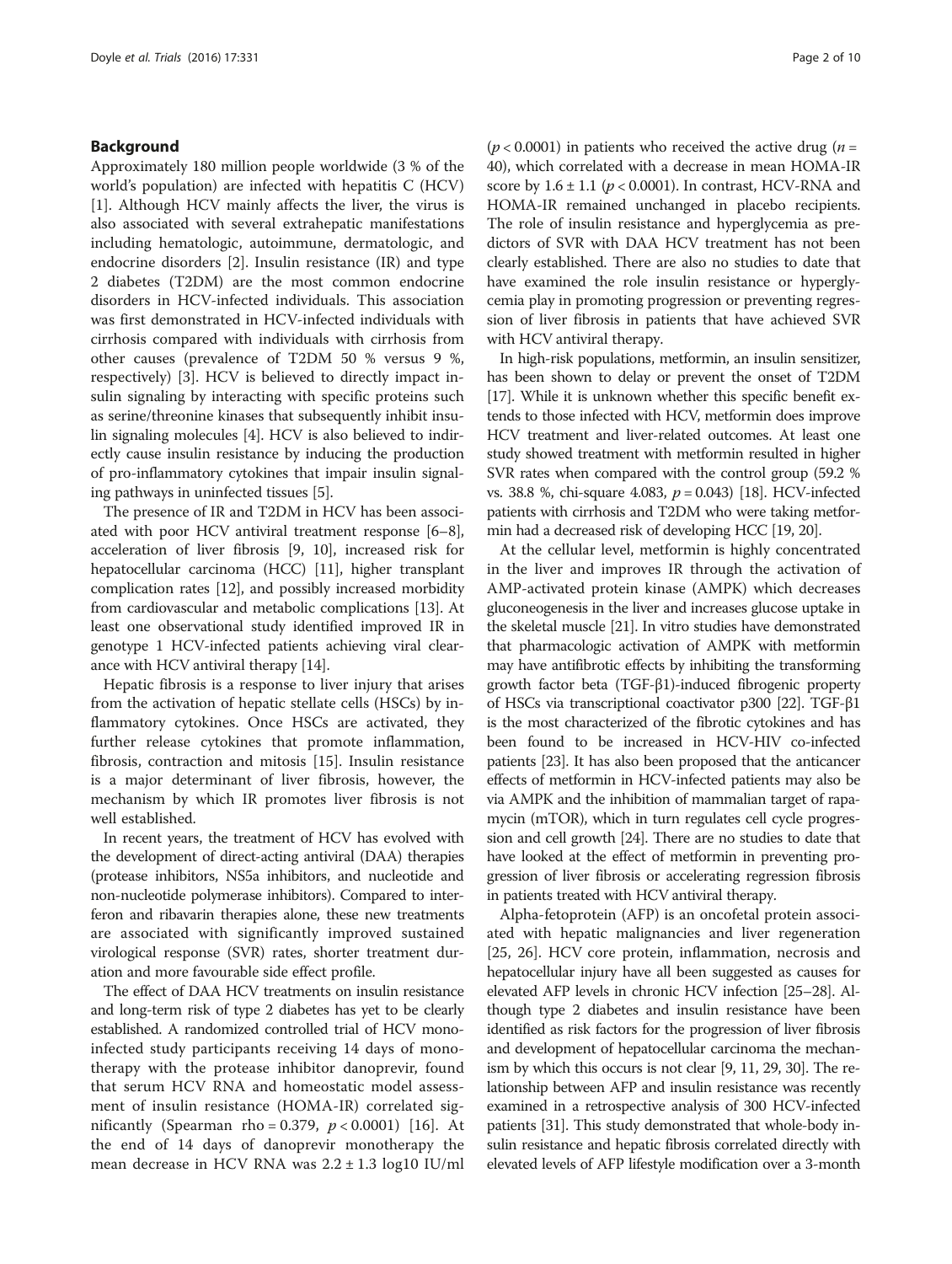period correlated with improved insulin resistance and a reduction in AFP levels. This study draws attention to the need for further prospective studies to understand the relationship between insulin resistance, AFP, hepatic fibrosis and hepatocarcinogenesis. No studies have examined the effect of metformin, an insulin sensitizer, on AFP levels.

While SVR is associated with improved liver outcomes, the rate of liver fibrosis regression with SVR is variable and predictors of regression are not well established [[32\]](#page-9-0). In addition, achieving SVR in patients with cirrhosis does not necessarily prevent decompensation or eliminate the risk of HCC. A better understanding of the role insulin resistance and impaired glucose metabolism have on these outcomes in HCV patients who achieve SVR are needed.

Identifying and targeting potentially modifiable risk factors such as IR may be of significant importance in preventing progression of and promoting regression of liver fibrosis, reducing mortality and improving outcomes for HCV-HIV co-infected and HCV mono-infected patients.

Given the above body of evidence and the established safety of metformin in HCV and HIV, we developed a protocol to evaluate the effect of metformin on preventing progression or promoting regression of liver fibrosis, rate of virologic cure (SVR) and other metabolic measures in HCV-HIV co-infected and HCV mono-infected study participants who have IR and are planning on initiating HCV treatment.

#### Methods

#### Hypothesis

The use of metformin will slow the progression and promote regression of liver fibrosis in HCV-HIV co-infected and HCV mono-infected patients with impaired insulin sensitivity (defined as HOMA-insulin resistance > 2.0).

#### **Objectives**

The primary objective of this study will be to evaluate the role of metformin in preventing progression and promoting regression of liver fibrosis in HCV-HIV coinfected and HCV mono-infected participants with IR receiving antiviral HCV treatment as assessed by transient elastography (FibroScan®, Echosens, Paris, France).

As secondary objectives we will evaluate the effect metformin has on virologic response rates based on SVR (i.e. 12 weeks post HCV antiviral treatment and its effect on the progression and regression of liver fibrosis using aspartate aminotransferase (AST)-to-platelet ratio index (APRI). We will additionally consider the effect of metformin and lifestyle modification have on metabolic parameters (fasting insulin, fasting glucose and fasting lipid levels), inflammatory markers [interleukin 6 (IL-6), interleukin 8 (IL-8), tumor necrosis factor alpha (TNF-α), TGF-β, C-reactive protein (CRP], anthropometric measurements

[weight, body mass index (BMI), waist circumference], AFP levels, HCV viral status, human immunodeficiency virus (HIV) viral status and liver enzymes. Patient acceptability of metformin will be evaluated in arm 1 using a patient acceptability questionnaire. All participants will receive lifestyle and dietary counselling at baseline and at 24-week intervals. The effects of lifestyle modification will be evaluated using dietary and physical activity questionnaires.

#### Study design and setting

This study is a prospective 48-week single-centre, randomized, open-label, controlled trial of HIV-HCV co-infected and HCV mono-infected patients with IR (HOMA-IR  $\ge$ 2.0) who are planning to initiate HCV antiviral therapy.

Sixty (60) participants meeting eligibility criteria will be randomized in a 1:1 ratio using variable block sizes to either arm 1, metformin 2 g  $[1 \text{ g}$  twice a day (BID)] plus lifestyle, or to arm 2, lifestyle alone (the control arm). Randomization will be stratified according to HIV status and according to stage of liver fibrosis (F0–2 vs. F3–4) and will be conducted utilizing a web-based randomization system. The allocations will be generated by a statistician unassociated with the study using the SAS statistical program (SAS Institute, Inc., Cary, NC, USA) and uploaded into the randomization system. A log of all transactions including date and time of randomization, stratum and treatment allocation will be recorded. The randomization system will be accessed by the study coordinator at the study site when they have identified consenting eligible participants ready to be randomized.

Arm 1 (Metformin group) will receive metformin and lifestyle treatment during a 12-week period prior to starting HCV therapy (week 0–12), during the 12-week treatment phase (week 12–24) and 24 weeks post HCV treatment (week 24–48). Participants who require > 12 weeks of HCV treatment will be excluded. If initiation of HCV treatment is delayed beyond 12 weeks, participants will continue on metformin during this time period and will receive less metformin post HCV treatment. Arm 2 (Control group) will receive lifestyle treatment alone during a 12-week period prior to starting HCV therapy (week 0–12), during the 12-week treatment phase (week 12–24) and 24 weeks post HCV treatment (week 24–48). A detailed study flow chart is depicted in Fig. [1.](#page-3-0)

#### Selection of participants

Participants will be recruited from The Ottawa Hospital Viral Hepatitis Clinic. Study recruitment will begin in July 2016. All adult patients between the ages of 18 and 79 years of age, who have provided informed consent, have documented history of chronic HCV RNA infection with evidence of fibrosis on FibroScan® > 8.0 kilopascals (kPa) or liver biopsy score > 2 (Batts-Ludwig System [[33](#page-9-0)] within 2 years, insulin resistance as determined by a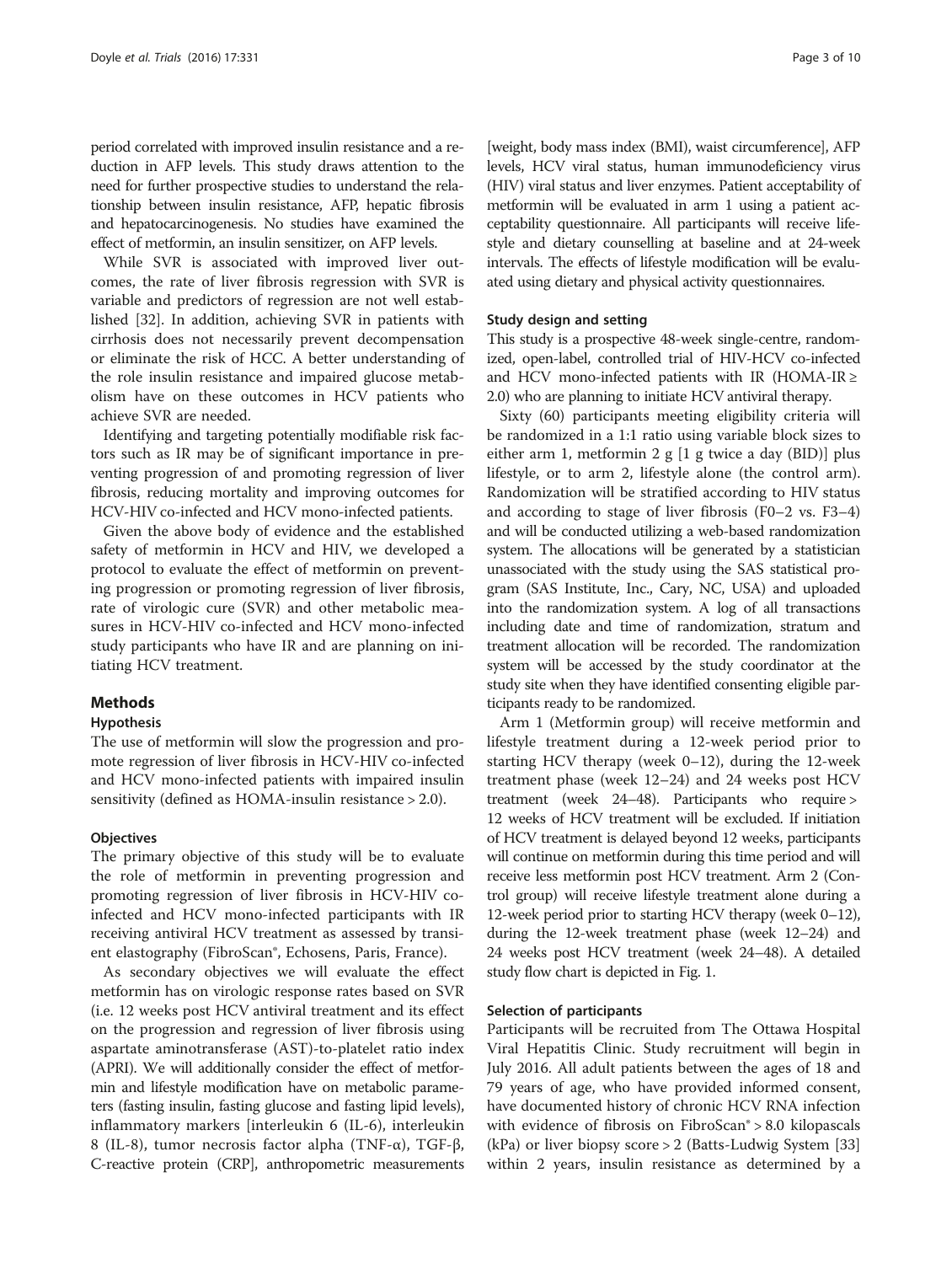<span id="page-3-0"></span>

HOMA-IR of > 2.0 at screening and intend to start an 8–12 week interferon (IFN)-free HCV antiviral therapy. If participants are HIV-infected and not on HIV antiviral therapy, they will require a CD4 count of at least 200 to be included in the study.

Individuals will be excluded from the study if they are: pregnant, suspected to be pregnant, planning to become pregnant or breastfeeding, have a chronic HBV infection, an HbA1c > 8.0 %, are using immune-suppressing medications, have an active malignancy, are currently or previously treated with metformin or other oral diabetes medications or insulin, have a history of pre-existing diabetes (type 1, type 2 or gestational diabetes), clinical evidence of decompensated cirrhosis (ascites, esophageal varices, hepatic encephalopathy, hepatocellular carcinoma), renal impairment [serum creatinine levels > = 136 umol/L

 $(males)$ ,  $> = 124$  umol/L (females), history of congestive heart failure requiring pharmacologic therapy, Wilson's disease, alpha-1 antitrypsin, hemochromatosis, biliary cirrhosis, alcohol consumption > 50 g/day on average, participation in other clinical investigations during the study, or a history of lactic acidosis irrespective of precipitating factors.

Active illicit drug use (IDU) and stable health illness will not be exclusionary assuming it is unlikely to compromise study adherence to protocol and study drug. In HIV-infected participants, HIV antiretroviral use and suppressed HIV viral load will not be required for participation.

## Informed consent and patient confidentiality

All participants will be given detailed oral and written information about the trial. Consent forms describing in detail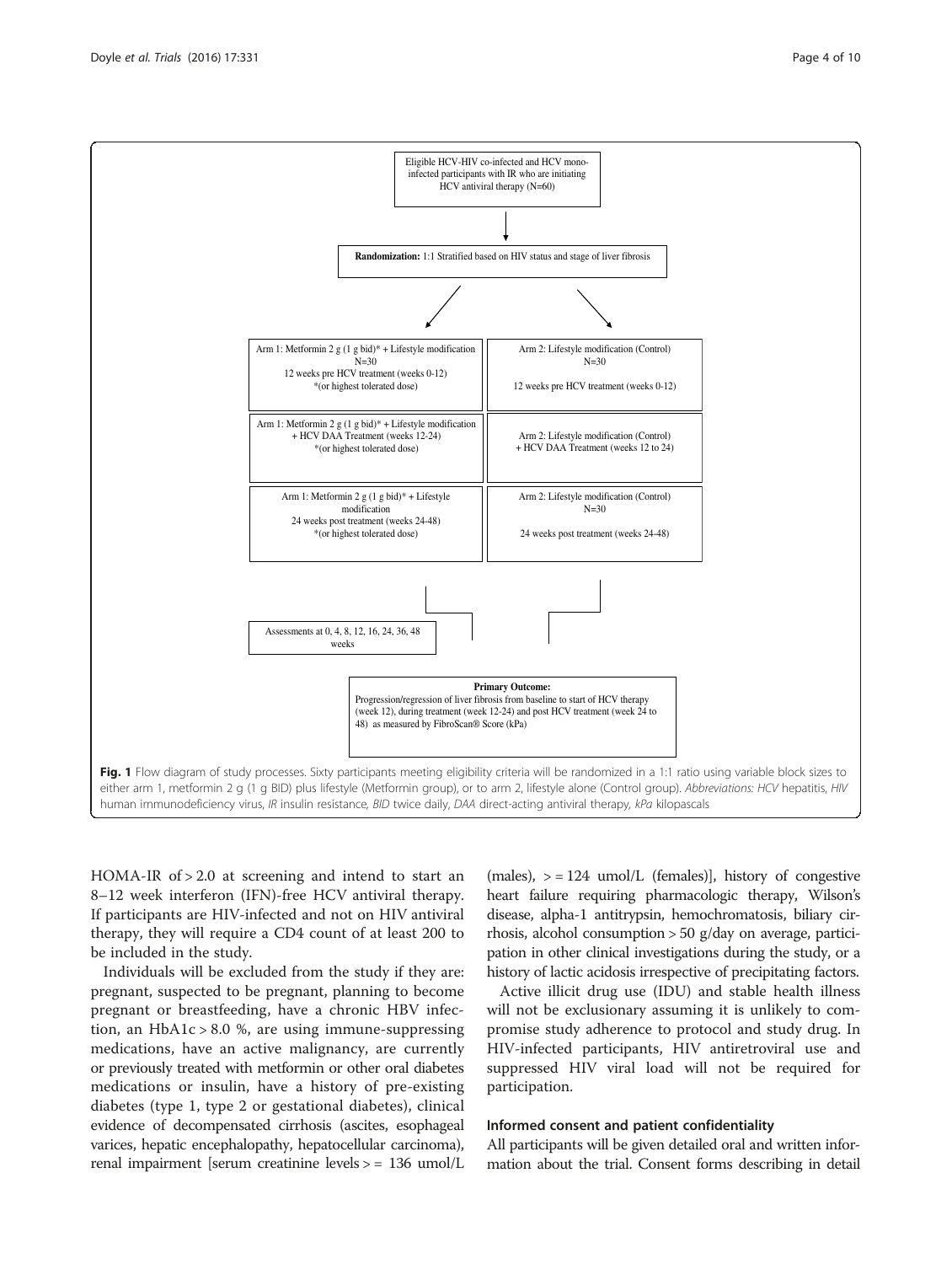the study medication/intervention(s), study procedures and risks will be given to each participant and written documentation of informed consent is required prior to starting study medication/intervention. Participants may withdraw consent at any time during the course of the trial.

All participant-related information including clinical records, laboratory specimens, evaluation forms, reports, will be kept strictly confidential. All records will be kept in a secure, locked location and only research staff will have access to the records. Participants will be identified only by means of a coded number specific to each participant and the site's alphabetic letter code. All computerized databases will identify participants by numeric and alphabetic codes only, and will be password protected.

#### Metformin dosing

Arm 1 participants will be provided with the following recommended dose adjustments and advised to increase the dose accordingly: week 1: 500 mg once daily (QD); week 2: 500 mg BID; week 3: 500 mg three times daily (TID); week 4: 1 g BID or 500 mg QD. Participants will also be encouraged to administer their study treatment with food whenever possible to minimize the gastric intolerances. If participants are unable to tolerate an increase in dose, they will continue on the last dose tolerated.

Metformin dosing will additionally be based on renal function and dosed as follows:

- if creatinine clearance (CrCl) 30–60 mL/min, metformin will be reduced to 50 % of the dose or 500 mg BID
- if  $CrCl < 30$  mL/min, metformin will be stopped.

The potential side effects associated with metformin will be reviewed with each participant.

#### Lifestyle modification intervention

Participants in both treatment arms will be given counselling on lifestyle and dietary modifications that may help to prevent progression of liver fibrosis. Participants will be given instructions on recommended types and duration of physical activity as per Canadian Diabetes Association practice guidelines. They will be encouraged to aim for 150 minutes of moderate to vigorous aerobic exercise and two to three sessions of resistance training each week. They will additionally be provided with tips on how to become more active.

Participants will further be provided with recommendations for dietary modifications and tips for healthy eating as provided by the Canadian Diabetes Association practice guidelines. Recommended limits for alcohol consumption will be reviewed. The educational sessions will be repeated during 6-month follow-up visits.

#### Primary outcome

As the primary outcome we will evaluate the change in FibroScan® score (kPa) from baseline to week 12 (start of HCV treatment), the end of HCV treatment (week 24) and 24 weeks post HCV treatment (week 48) (Table [1\)](#page-5-0).

#### Secondary outcomes

The following will be evaluated as secondary outcomes: (i) virological response rates (SVR 12 weeks post HCV antiviral therapy) will be compared between treatment groups; (ii) the change in APRI measurements from baseline to start of HCV treatment, to the end of HCV treatment (week 24) and 24 weeks post HCV treatment (week 48) will be compared between treatment groups; (iii) changes in glucose metabolism (HOMA-IR, fasting insulin, glucose levels) from baseline to 4, 8, 12, 24, 36 and 48 weeks; (iv) changes in lipid levels [total cholesterol, low-density lipoprotein cholesterol (LDL-c), high-density lipoprotein cholesterol (HDL-c), triglycerides] from baseline to 0, 12, and 36 and 48 weeks; (v) changes in anthropometric measures (waist circumference, body weight and BMI) from baseline to 0, 4, 8, 12, 24, 36 and 48 weeks; (vi) changes in liverrelated inflammatory markers by (IL-6, IL-8, TNF-α, TGFβ, C-reactive protein (CRP)) from baseline to 0, 4, 8, 12, 24 and 36 weeks; (vii) changes in AFP levels from baseline to 0, 12, 24, 36 and 48 weeks; (viii) participant acceptability to study medication dosing will be assessed (in arm 1 only) at weeks 8, 24, and 48 weeks by questionnaire. Changes in scores from week 8 to end of study will be evaluated; (ix) changes in diet and physical exercise parameters from baseline to 24 and 48 weeks using dietary and physical activity questionnaires (Table [1](#page-5-0)).

#### Safety assessments

Metformin has been studied in both HCV and HIV mono-infected patients with no increase in adverse events (AE) [[18, 34](#page-9-0)]. Metformin does have the potential risk of lactic acidosis. A reduced dose (50 % of maximal dose) is used for patients with a  $CrCl < 60$  mL/min. It is not recommended for use in patients with a creatinine clearance of < 30 mL/min. Patients will be cautioned against excessive alcohol intake, either acute or chronic when taking metformin, since alcohol intake potentiates the effect of metformin on lactate metabolism [[35](#page-9-0), [36](#page-9-0)].

A Data and Safety Monitoring Committee (DSMC) will be implemented to safeguard participant safety. All members will be independent from the study investigators. This committee will conduct regularly scheduled meetings to review the study progress including recruitment and conduct, and will identify any potential safety signals in the study population.

At each contact with the participant, information regarding adverse events (AEs) will be elicited by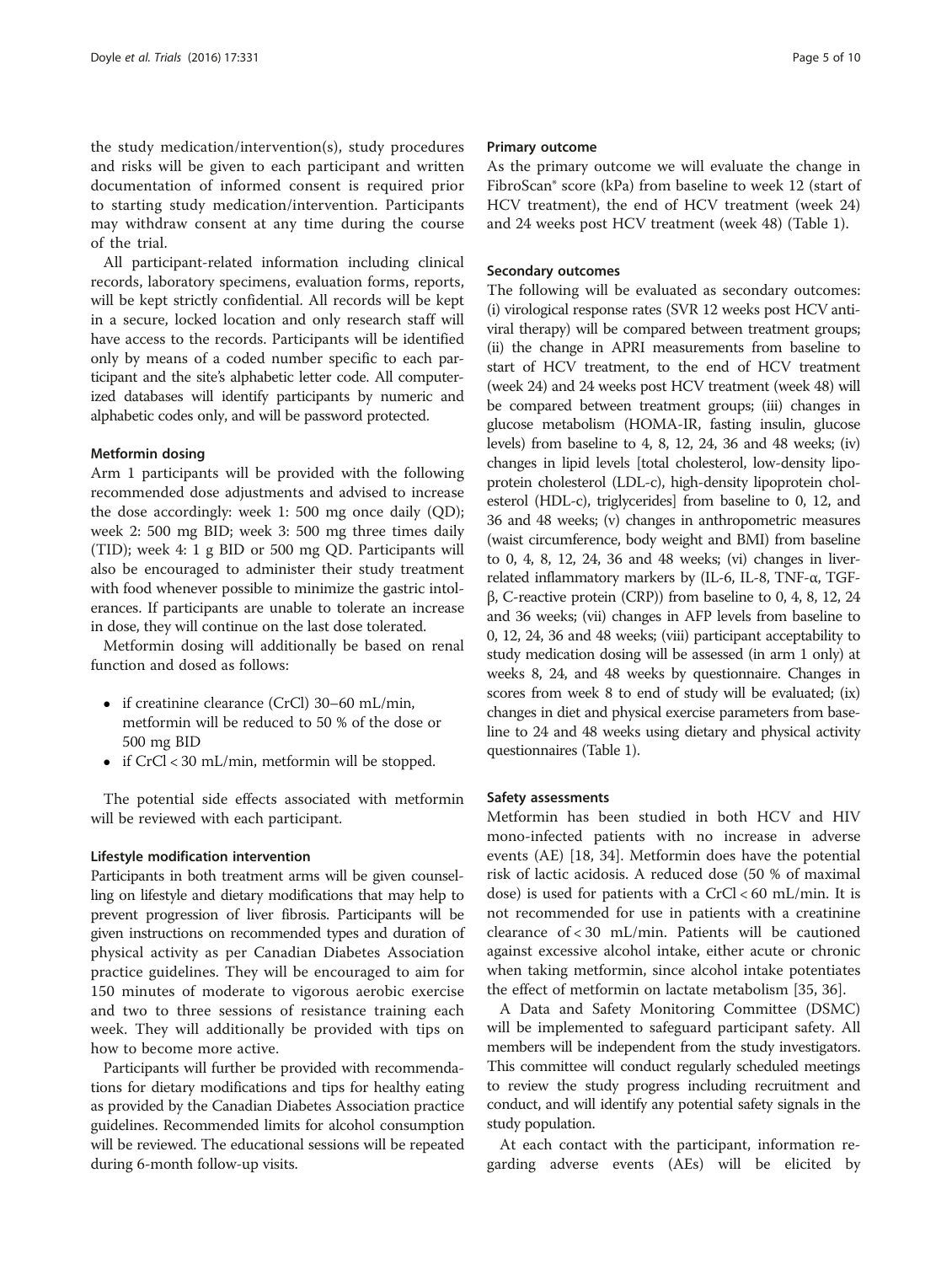<span id="page-5-0"></span>

| Visit window                                       |                           |                         | $+/- 2$ days            |                         |                         |                         |                         |                         |                           |
|----------------------------------------------------|---------------------------|-------------------------|-------------------------|-------------------------|-------------------------|-------------------------|-------------------------|-------------------------|---------------------------|
| Weeks                                              | -4 (Screen)               | 0 (Baseline)            | $\overline{4}$          | 8                       | 12                      | 16                      | 24                      | 36                      | 48                        |
| Informed consent                                   | $\times$                  |                         |                         |                         |                         |                         |                         |                         |                           |
| Medical history                                    | $\boldsymbol{\mathsf{X}}$ |                         |                         |                         |                         |                         |                         |                         |                           |
| Inclusion/exclusion criteria                       | Χ                         | $\mathsf X$             |                         |                         |                         |                         |                         |                         |                           |
| Drug, alcohol and smoking history                  | Χ                         |                         |                         |                         |                         |                         |                         |                         |                           |
| Pregnancy test <sup>a</sup>                        | X                         | $\mathsf{X}^\text{a}$   |                         |                         |                         |                         |                         |                         |                           |
| Medication review                                  | Χ                         | Χ                       | $\mathsf X$             | $\mathsf X$             | $\times$                | Χ                       | Χ                       | X                       | Χ                         |
| FibroScan®b                                        | $\boldsymbol{\mathsf{X}}$ | $\times$                |                         |                         | Χ                       |                         | $\mathsf X$             | X                       | $\mathsf X$               |
| Physical examination <sup>c</sup> and vital signs  | $\times$                  | $\mathsf{X}^\mathsf{c}$ | $\mathsf{X}^\mathsf{c}$ | $\mathsf{X}^\mathsf{c}$ | $\mathsf{X}^\mathsf{c}$ | $\mathsf{X}^\mathsf{c}$ | $\mathsf{X}^\mathsf{c}$ | $\mathsf{X}^\mathsf{c}$ | $\mathsf{X}^\mathsf{c}$   |
| Hepatitis B serology <sup>d</sup>                  | Χ                         |                         |                         |                         |                         |                         |                         |                         |                           |
| HCV RNA viral load <sup>e</sup>                    | $\mathsf{X}^{\mathrm{e}}$ | Χ                       | $\mathsf X$             | $\mathsf X$             | X                       | Χ                       | Χ                       | X                       | Χ                         |
| HCV genotype <sup>d</sup>                          |                           | $\mathsf X$             |                         |                         |                         |                         |                         |                         |                           |
| HIV viral load <sup>d,e</sup> (as per SOC)         | $\mathsf{X}^{\mathrm{e}}$ | Χ                       |                         |                         | $\times$                |                         | $\times$                | X                       | Χ                         |
| CD4 count <sup>e</sup> (as per SOC)                | $\mathsf{X}^5$            | Χ                       |                         |                         | Χ                       |                         | X                       | $\times$                | $\mathsf X$               |
| Hematology <sup>f</sup> and chemistry <sup>9</sup> | $\boldsymbol{\mathsf{X}}$ | $\mathsf X$             | $\mathsf X$             | $\mathsf X$             | Χ                       | Χ                       | Χ                       | X.                      | $\boldsymbol{\mathsf{X}}$ |
| HbA1c                                              | $\boldsymbol{\mathsf{X}}$ | Χ                       |                         |                         | Χ                       |                         | $\mathsf X$             | Χ                       | $\boldsymbol{\times}$     |
| Fasting insulin and glucose                        | $\boldsymbol{\mathsf{X}}$ | $\mathsf X$             | $\mathsf X$             | $\mathsf X$             | Χ                       | Χ                       | $\times$                | $\times$                | $\mathsf X$               |
| Fasting lipidsh                                    |                           | Χ                       |                         |                         | Χ                       |                         | Χ                       | Χ                       | $\boldsymbol{\times}$     |
| Inflammatory markers/research blood                |                           | X                       | $\mathsf X$             | $\mathsf X$             | X                       | Χ                       | X                       | X                       | $\boldsymbol{\times}$     |
| <b>TSH</b>                                         |                           | Χ                       |                         |                         |                         | $\times$                | $\times$                |                         | $\mathsf X$               |
| AFP levels                                         |                           | $\mathsf X$             |                         |                         | Χ                       |                         | Χ                       | X                       | $\mathsf X$               |
| 2-hr OGTT                                          |                           | Χ                       |                         |                         |                         |                         |                         |                         | $\boldsymbol{\mathsf{X}}$ |
| Adverse events                                     |                           |                         | $\mathsf X$             | $\mathsf X$             | Χ                       | Χ                       | Χ                       | $\times$                | Χ                         |
| Anthropometric measuresi                           | $\mathsf{X}^{\mathsf{i}}$ | $\mathsf X$             |                         |                         | Χ                       |                         | Χ                       | $\times$                | $\boldsymbol{\times}$     |
| Counselling on lifestyle modification              |                           | X                       |                         |                         |                         |                         | Χ                       |                         | $\boldsymbol{\times}$     |
| Block food frequency questionnaire                 |                           | Χ                       |                         |                         |                         |                         | Χ                       |                         | $\mathsf X$               |
| International physical activity questionnaire      |                           | $\mathsf X$             |                         |                         |                         |                         | Χ                       |                         | Χ                         |
| Audit-C and illicit drug use questionnaires        |                           | $\mathsf X$             |                         |                         | Χ                       |                         | Χ                       | $\times$                | $\boldsymbol{\times}$     |
| TSQM for patient acceptability (arm 1)             |                           |                         |                         | $\mathsf X$             |                         |                         | Χ                       |                         | $\boldsymbol{\times}$     |
| Study drug accountability/dispensation (arm 1)     |                           | Χ                       | $\mathsf X$             | $\mathsf X$             | Χ                       |                         | Χ                       | Χ                       | Χ                         |
| Birth control review                               | $\boldsymbol{\times}$     | Χ                       | X                       | $\mathsf X$             | X                       |                         | X                       | Χ                       | $\mathsf X$               |

HCV hepatitis C, HIV human immunodeficiency virus, HbA1c glycated hemoglobin, TSH thyroid-stimulating hormone, AFP alpha-fetoprotein, OGTT oral glucose tolerance test, TSQM Treatment Satisfaction Questionnaire for Medication <sup>a</sup>

 $a$ <sup>a</sup>lf randomization occurs  $>$  = 4 weeks from last pregnancy test, perform pregnancy test at baseline

b<br>PibroScan® can be done at screening if necessary for inclusion; baseline test can be done on different day than rest of visit if necessary (within 4 weeks of baseline). FibroScan® window can be +/- 7 days of the week 12 visit, +/- 21 days of week 24 and 36 visits, and up to 21 days before the week 48 visit Targeted physical exam: vitals, cardiac, respiratory and abdominal exams; exam as pertinent to patient complaints

<sup>d</sup> Tests to be done if not already in participant medical records [hepatitis B (HBV) needs to be within 6 months of screening visit; HIV needs to be within 1 month of screening]

<sup>e</sup>lf results available within 1 month of screening visit, no need to retest

f Hematology: complete blood count (CBC) with differential, platelets, international normalized ratio (INR)

<sup>g</sup>Chemistry: electrolytes, aspartate aminotransferase (AST), alanine aminotransferase (ALT), gamma-glutamyl transferase (GGT), lipase, albumin, direct bilirubin, lactate, creatinine, estimated glomerular filtration rate (eGFR)

hLipids: total cholesterol, high-density lipoprotein (HDL), low-density lipoprotein (LDL), triglycerides

i Anthropometric measures: height, weight, body mass index (BMI), waist circumference, hip circumference, waist-to-hip ratio. At screening, only height and weight documented

appropriate questioning and examinations. Any AE that occurs between the time that the participant is randomized and the time that s/he departs the study at the end of the final follow-up visit (or at the time of early withdrawal of the participant from the study for any reason) is to be recorded. Participants will also be monitored during the 48-week study period for serious adverse events (SAEs). If an SAE is ongoing at the time a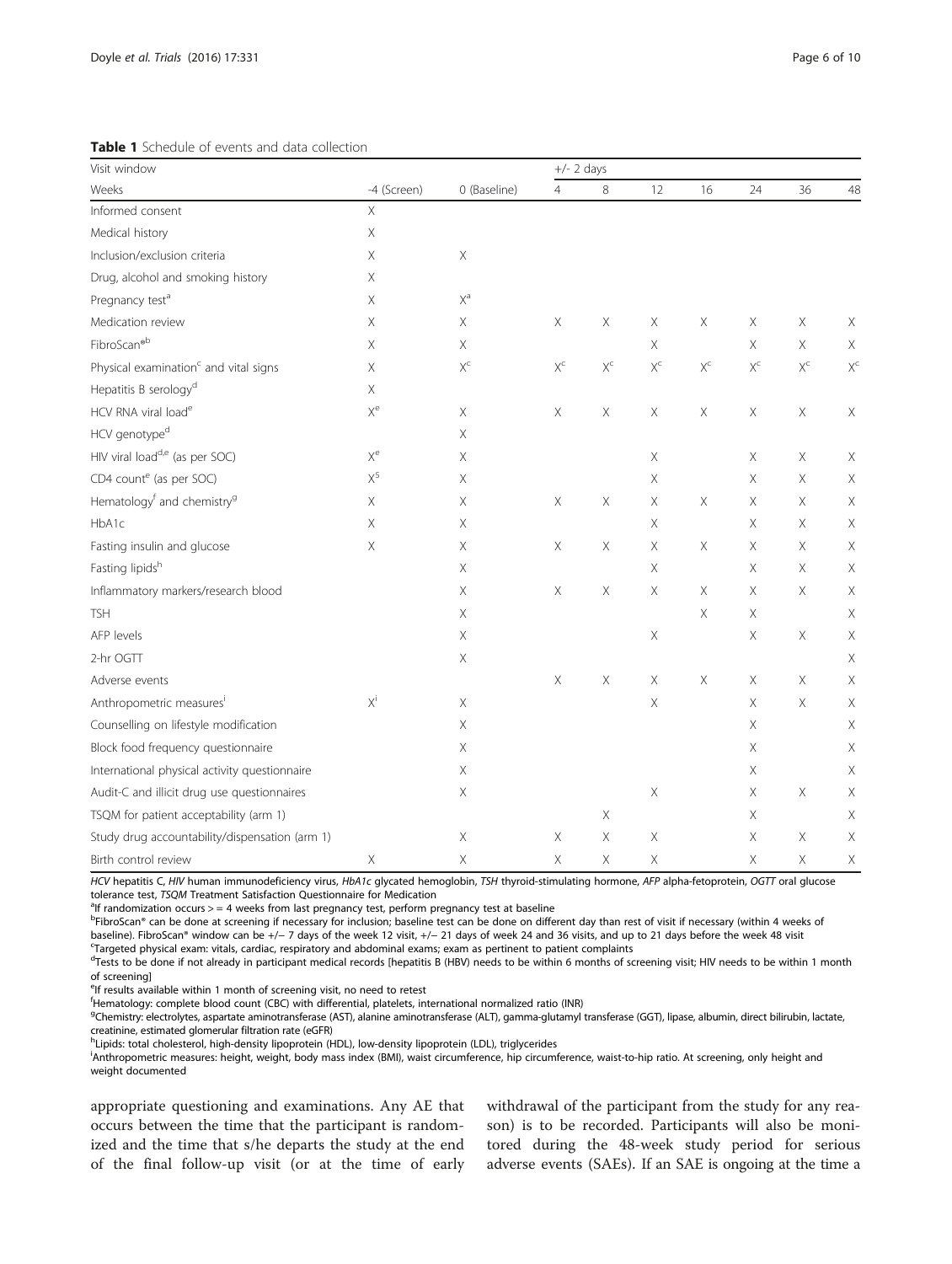participant discontinues/completes the trial, the SAE will be followed until the investigator agrees that the event is satisfactorily resolved, becomes chronic, or that no further follow-up is required (Table [1\)](#page-5-0).

#### Study treatment adherence

The following criteria will be used to define compliance during this study:

- 1. Adherence with study treatment will be assessed based on participant-provided information and tablet count, i.e., drug accountability, during follow-up visits. Non-adherence will be considered for participants who have an average daily intake of less than 80 % of their maximum tolerated dose.
- 2. Attend baseline visit and all follow-up visits.
- 3. Adherence with HIV antiretroviral therapy (ART) (if applicable) and HCV antiviral therapy will be documented as standard of care.

#### Sample size calculation

To date there have been no studies that have investigated the benefits of improved IR in the HIV-HCV coinfected population or in HCV mono-infected patients. Studies that have investigated the effects of HCV antiviral therapy on FibroScan® score reported a 32 % reduction in mean score  $(10.6 +/- 4.8 \text{ kPa})$  compared with baseline in patients that obtained a treatment response [[37\]](#page-9-0). Based on these study results, a sample size of 24 participants in each group would provide approximately 80 % power to detect a 4 kPa difference between the two treatment arms assuming a similar standard deviation. We anticipate a 20 % loss to follow-up, so an additional six participants will be randomized per group to account for loss to follow-up and to allow secondary outcome analyses. Using regression of the final measurement on the initial measurement will likely improve the power relative to using simple difference scores.

All analyses will be based on intention-to-treat basis and per protocol analysis. Intention-to-treat population will be defined as the set of all patients randomized.

#### Statistical analysis

As the primary outcome of this study, the influence of metformin on preventing and promoting regression of liver fibrosis in HCV antiviral treatment recipients will be assessed by transient elastography. The change in transient elastography scores (kPa) at week 48 (24 weeks post HCV therapy) between groups will be assessed using linear regression adjusted for baseline score. We will also compare the trend on fibrosis progression over the course of the study (12, 24, 36 and 48 weeks) between groups using mixed-effects regression analysis. All analyses

will be based on intention-to-treat basis. A sensitivity analysis of the change at 48 weeks will be conducted using multiple imputations to include those participants who do not have 48-week follow-up scores.

The same set of analyses based on a per protocol basis will also be performed. For the analysis, which examines the outcome longitudinally, participants who terminated the assigned treatment prematurely will be censored at the time that they went off treatment.

Secondary outcome measures include: virological response rates, changes from baseline to week 48 in indirect measures of liver fibrosis (APRI), inflammatory markers, metabolic measures, anthropometric measurements, HCV and HIV viral loads, AFP levels and liver function. Linear regression adjusted for baseline score will be used to compare the outcome at week 48 between groups. Mixedeffects regression analysis will also be used to compare the trend over time between groups.

To account for potential confounding factors (i.e., HCV/ HIV viral status, alcohol consumption, IR, BMI) associated with changes in liver fibrosis, a sensitivity analysis based on multivariate regression analysis will be performed.

Patient acceptability of daily long-term study treatment use will be evaluated (in arm 1 only) using the Treatment Satisfaction Questionnaire for Medication. Patient acceptability will be assessed based on change in median score from week 8 (first administration of questionnaire) to week 24 and week 48. Descriptive statistics will be used to summarize the data.

Baseline characteristics will be expressed as mean and standard deviation (SD) for continuous variables and percentages for categorical variables. Baseline variables to be considered include: age, gender, ethnicity, HCV genotype and viral load, HIV viral load and CD4 count (as per SOC), HbA1c, HOMA-IR, FibroScan® scores, smoking history, alcohol consumption, and illicit drug use.

Lifestyle modification will be evaluated through changes in physical activity (changes in median MET/week, percentage change in participants classified as low, medium and high level of activity) and dietary changes (change in median daily caloric intake, daily consumption of fat, protein, carbohydrates and micro/macro nutrients). Linear regression adjusted for baseline score will be used to compare the outcome at week 48 between groups. Mixed-effects regression analysis will also be used to compare the trend over time between groups.

Data will be collected on liver-related complications (progression of liver fibrosis stage, HCC, transplantation) and mortality. We anticipate that the event rate will be low given the small sample size and short duration of follow-up.

Subgroup analyses will be conducted based on SVR to compare the effect virological response influences liver fibrosis and the benefit of metformin in reducing progression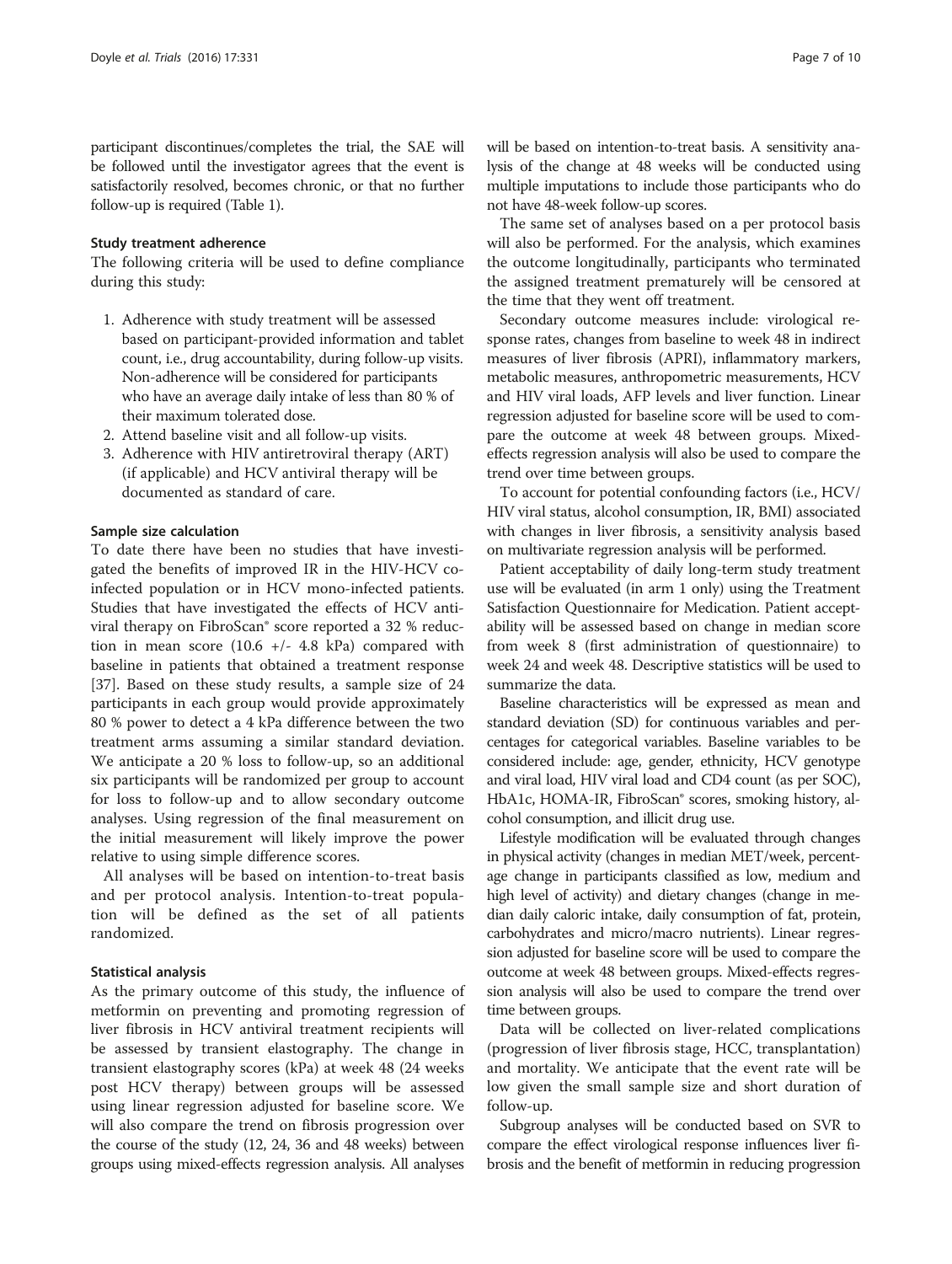of fibrosis. Subgroup analyses will also be conducted based on HIV status to compare the influence of HIV infection on progression of liver fibrosis and benefit of metformin in reducing the progression of fibrosis.

Subgroup analyses based on metformin doses (full dose versus not) in the metformin group and weight loss in patients in both treatment arms will also be conducted. These additional analyses will be useful in determining if lower doses can achieve the same benefit and the impact that potential weight loss associated with this medication may have on steatosis and improving liver outcomes respectively.

Subgroup analyses will also be conducted based on end of study HOMA-IR score  $(<2$  vs. > 2) to evaluate if the benefits of metformin are dependent or independent of the insulin-sensitizing effects of this treatment.

As a sensitivity analysis, we will also consider using multiple imputation techniques to impute missing data for the primary outcome at 48 weeks. Linear regression adjusted for baseline score will then be used to compare the groups.

When half  $(n = 30)$  of the participants have completed their 48-week visit, an interim analysis of efficacy will be conducted. The same technique and analytic strategy will be used to analyze the primary end point, transient elastography score (kPa) at 48 weeks. An intention-totreat approach will be taken, linear regression adjusting for baseline score, and missing imputations to account for missing data will be used. The O'Brien-Fleming approach using the Lan-DeMets alpha spending function will be used, so that the criterion for statistical significance at the first analysis will be 0.005 and the criterion at the final analysis will be 0.048 to maintain 80 % power overall. This analysis will be supplemented by a mixedeffects regression model examining the outcome at all time points for all patients available, and adjusting for baseline values.

#### Early termination

The criteria for premature discontinuation of further study medication for an individual participant in arm 1 are as follows: treatment-related toxicity, requirement for prohibited concomitant medications, clinical reasons believed to be life-threatening by the physician, even if not addressed in the toxicity section of the protocol.

The participant will continue to be followed with the participant's permission if the study medication is prematurely discontinued. If the participant discontinues study medication between scheduled visits, the investigator may request that the participant visit the clinic as soon as possible for lab and safety assessments and to return the study medication for accountability purposes. There will be no changes to the follow-up visit schedule, except no study medication will be administered. If the

participant chooses not to remain in the study, then the participant will be withdrawn from the study and participant will be asked to come in for an early termination visit.

The criteria for permanent withdrawal from the study for an individual participant are as follows:

loss to follow-up, pregnancy or suspected pregnancy, HCV treatment required for >12 weeks, request of the participant to withdraw from the trial, any clinical AE, laboratory abnormality, intercurrent illness, other medical condition or situation occurs such that continued participation in the study would not be in the best interest of the participant, the participant is judged by the investigator to be at significant risk of failing to comply with the provisions of the protocol as to cause harm to self or seriously interfere with the validity of the trial results, progression of diabetes requiring additional diabetes medication (i.e. oral diabetes medications or insulin therapy).

In the event that the participant is withdrawn from the study due to an AE, this must be recorded on the case report form (CRF). The subject should be followed and treated by the investigator until the abnormal parameter or symptom has resolved or stabilized.

#### Trial registration and dissemination

This study has been registered with ClinicalTrials.gov (Identifier Number NCT02306070, [https://clinicaltrials.](https://clinicaltrials.gov/ct2/show/NCT02306070) [gov/ct2/show/NCT02306070\)](https://clinicaltrials.gov/ct2/show/NCT02306070). A SPIRIT checklist is provided as an additional file (see Additional file [1](#page-8-0)). The findings of this trial will be submitted to a peer-reviewed journal and abstracts will be presented at relevant national and international conferences.

#### **Discussion**

HCV antiviral therapy has evolved rapidly in recent years and access to these medications has improved. While SVR is associated with improved liver outcomes, the rate of liver fibrosis regression with SVR is variable and predictors of regression are not well established [\[32\]](#page-9-0). In addition, achieving SVR in patients with cirrhosis does not necessarily prevent decompensation or eliminate the risk of HCC. A better understanding of the role insulin resistance and impaired glucose metabolism have on these outcomes in HCV patients who achieve SVR are needed.

Identifying and targeting potentially modifiable risk factors such as IR and T2DM may be of significant importance in preventing progression of and promoting regression of liver fibrosis, reducing mortality and improving outcomes for HCV-HIV co-infected and HCV mono-infected patients.

This pilot study will be the first to evaluate the role of metformin on liver fibrosis in HCV-HIV co-infected and HCV mono-infected patients with IR receiving DAA HCV treatment. If metformin is effective in reducing liver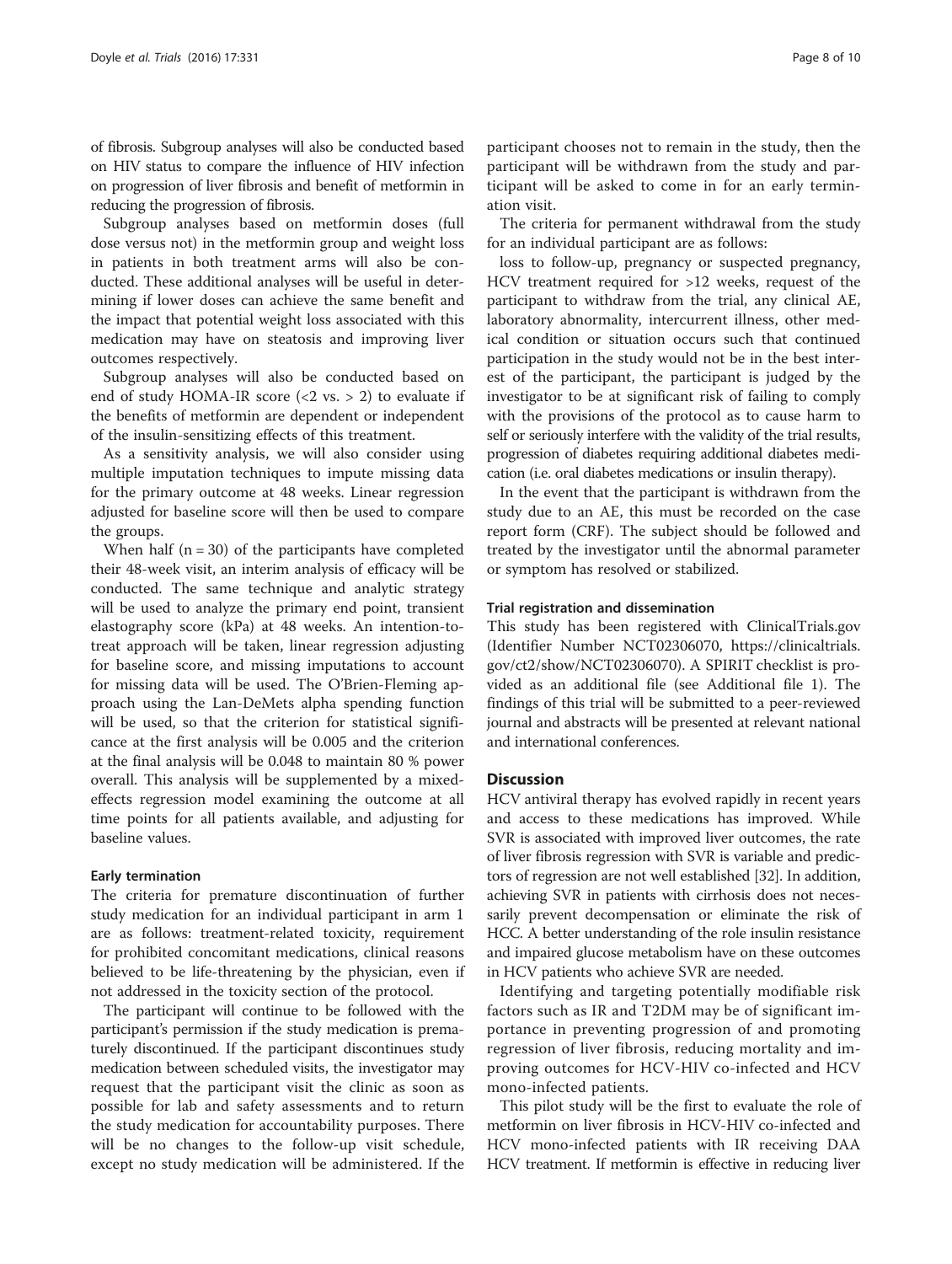<span id="page-8-0"></span>fibrosis in this patient population, this will represent a welltolerated, easy-to-administer, inexpensive therapy that will protect against negative HCV outcomes. This study will also be an opportunity to evaluate the impact of insulin resistance and hyperglycemia on viral clearance in HCVinfected patients treated with interferon-free regimens. In addition, the study will further explore the relationship between HCV, insulin resistance and AFP levels. This knowledge will inform patient care, translate into improved therapeutic outcomes for liver and metabolic diseases, and guide further innovative research in this area.

#### Trial status

Recruitment for this study will begin in July 2016.

### Additional file

[Additional file 1:](dx.doi.org/10.1186/s13063-016-1454-6) SPIRIT 2013 checklist: recommended items to address in a clinical trial protocol and related documents. (DOC 121 kb)

#### Abbreviations

AE, adverse event; AFP, alpha-fetoprotein; AMPK, AMP-activated protein kinase; APRI, AST to platelet ratio index; ART, antiretroviral therapy; BID, twice daily; BMI, body mass index; CBC, complete blood count; CrCl, creatinine clearance; CRF, case report form; CRP, C-reactive protein; CTN, Canadian HIV Trials Network; DAA, direct-acting antivirals; DSMC, Data and Safety Monitoring Committee; eGFR, estimated glomerular filtration rate; HBV, hepatitis B; HCC, hepatocellular carcinoma; HCV, hepatitis C; HDL-c, high density lipoprotein cholesterol; HIV, human immunodeficiency virus; HOMA-IR, homeostatic model assessment of insulin resistance; HSC, hepatic stellate cells; ICH, International Conference on Harmonization; IDU, illicit drug use; IFN, interferon; IL-6, interleukin 6; IL-8, interleukin 8; INR, international normalized ratio; IR, insulin resistance; IRB/ REB, institutional review board; kPa, kilopascal; LDL-c, low-density lipoprotein cholesterol; mTOR, mammalian target of rapamycin; N, number; OGTT, oral glucose tolerance test; PI, principal investigator; QD, once daily; REB, research ethics board; SAE, serious adverse event; SOP, standard operating procedure; SVR, sustained virological response; T2DM, type 2 diabetes; TGF-β, transforming growth factor beta; TID, three times daily; TNF-α, tumour necrosis factor alpha; WHO, World Health Organization

#### Acknowledgements

The authors would like to acknowledge the support and contributions of Jo-Ann Donner, Dana Nohynek, Jayamarx Jayaraman from the Canadian HIV Trials Network (CTN) in guiding protocol development.

#### Funding

This project is funded through support from the Canadian HIV Trials Network (CTN). Mary-Anne Doyle also received support through Gilead/CTN Postdoctoral Fellowship Award.

#### Availability of data and materials

Not applicable.

#### Authors' contributions

MD made substantial contributions to the conception, design of the study, protocol development and writing the manuscript. MM participated in the protocol development and study coordination. JS and TL contributed to the study development by providing advice and guidance on randomization and statistical analysis. CC is the principal investigator (PI), responsible for recruitment and trial coordination. He made substantial contributions to study design, protocol development, writing and revising of the manuscript. All authors will participate in the implementation and/or analysis of the study. All authors have read and approved this manuscript.

#### Competing interests

The authors declare that they have no competing interests.

#### Consent for publication

Not applicable.

#### Ethical approval and consent to participate

The conduct of this study will conform with the International Conference for Harmonization Good Clinical Practice (ICH-GCP) regulations and guidelines and the current revision of the Declaration of Helsinki. Approval was obtained from the Ottawa Health Science Network Research Ethics Board (REB) and Health Canada. Written consent will be obtained from all participants before inclusion in the study. Participants may withdraw consent at any time.

#### Author details

<sup>1</sup> Division of Endocrinology and Metabolism, Department of Medicine, University of Ottawa, Ottawa, ON, Canada. <sup>2</sup> Division of Infectious Diseases, Department of Medicine, University of Ottawa, Ottawa, ON, Canada. <sup>3</sup>Ottawa Hospital Research Institute, Ottawa, ON, Canada. <sup>4</sup>CIHR Canadian HIV Trials Network, Vancouver, BC, Canada.

#### Received: 31 March 2016 Accepted: 17 June 2016 Published online: 20 July 2016

#### References

- 1. Global surveillance and control of hepatitis C. Report of a WHO Consultation organized in collaboration with the Viral Hepatitis Prevention Board, Antwerp, Belgium. J Viral Hepat. 1999;6(1):35–47.
- 2. Antonelli A, Ferri C, Ferrari SM, Colaci M, Sansonno D, Fallahi P. Endocrine manifestations of hepatitis C virus infection. Nat Clin Pract Endocrinol Metab. 2009;5(1):26–34.
- Allison ME, Wreghitt T, Palmer CR, Alexander GJ. Evidence for a link between hepatitis C virus infection and diabetes in a cirrhotic population. J Hepatol. 1994;21:1135–9.
- 4. Bugianesi E, Salamone F, Negro F. The interaction of metabolic factors with HCV infection: does it matter? J Hepatol. 2012;56 Suppl 1:S56–65.
- 5. Walsh MJ, Jonsson JR, Richardson MM, et al. Non-response to antiviral therapy is associated with obesity and increased hepatic expression of suppressor of cytokine signalling 3 (SOCS-3) in patients with chronic hepatitis C, viral genotype 1. Gut. 2006;55(4):529–35.
- 6. Deltenre P, Louvet A, Lemoine M, et al. Impact of insulin resistance on sustained response in HCV patients treated with pegylated interferon and ribavirin: a meta-analysis. J Hepatol. 2011;55(6):1187–94.
- 7. Elgouhari HM, Zein CO, Hanouneh I, Feldstein AE, Zein NN. Diabetes mellitus is associated with impaired response to antiviral therapy in chronic hepatitis C infection. Dig Dis Sci. 2009;54(12):2699–705.
- 8. Eslam M, Aparcero R, Kawaguchi T, et al. Meta-analysis: insulin resistance and sustained virological response in hepatitis C. Aliment Pharmacol Ther. 2011;34(3):297–305.
- 9. Taura N, Ichikawa T, Hamasaki K, et al. Association between liver fibrosis and insulin sensitivity in chronic hepatitis C patients. Am J Gastroenterol. 2006; 101(12):2752–9.
- 10. Hui J, Sud A, Farrell G, et al. Insulin resistance is associated with chronic hepatitis C and virus infection fibrosis progression. Gastroenterology. 2003; 125:1695–704.
- 11. Hung CH, Wang JH, Hu TH, et al. Insulin resistance is associated with hepatocellular carcinoma in chronic hepatitis C infection. World J Gastroenterol. 2010;16(18):2265–71.
- 12. Baid S, Cosimi AB, Farrell ML, et al. Posttransplant diabetes mellitus in liver transplant recipients: risk factors, temporal relationship with hepatitis C virus allograft hepatitis, and impact on mortality. Transplantation. 2001;72(6):1066–72.
- 13. Butt AA, Xiaoqiang W, Budoff M, Leaf D, Kuller LH, Justice AC. Hepatitis C virus infection and the risk of coronary disease. Clin Infect Dis. 2009;49(2): 225–32.
- 14. Thompson AJ, Patel K, Chuang WL, et al. Viral clearance is associated with improved insulin resistance in genotype 1 chronic hepatitis C but not genotype 2/3. Gut. 2012;61(1):128–34.
- 15. Hernandez-Gea V, Friedman SL. Pathogenesis of liver fibrosis. Annu Rev Pathol. 2011;6:425–56.